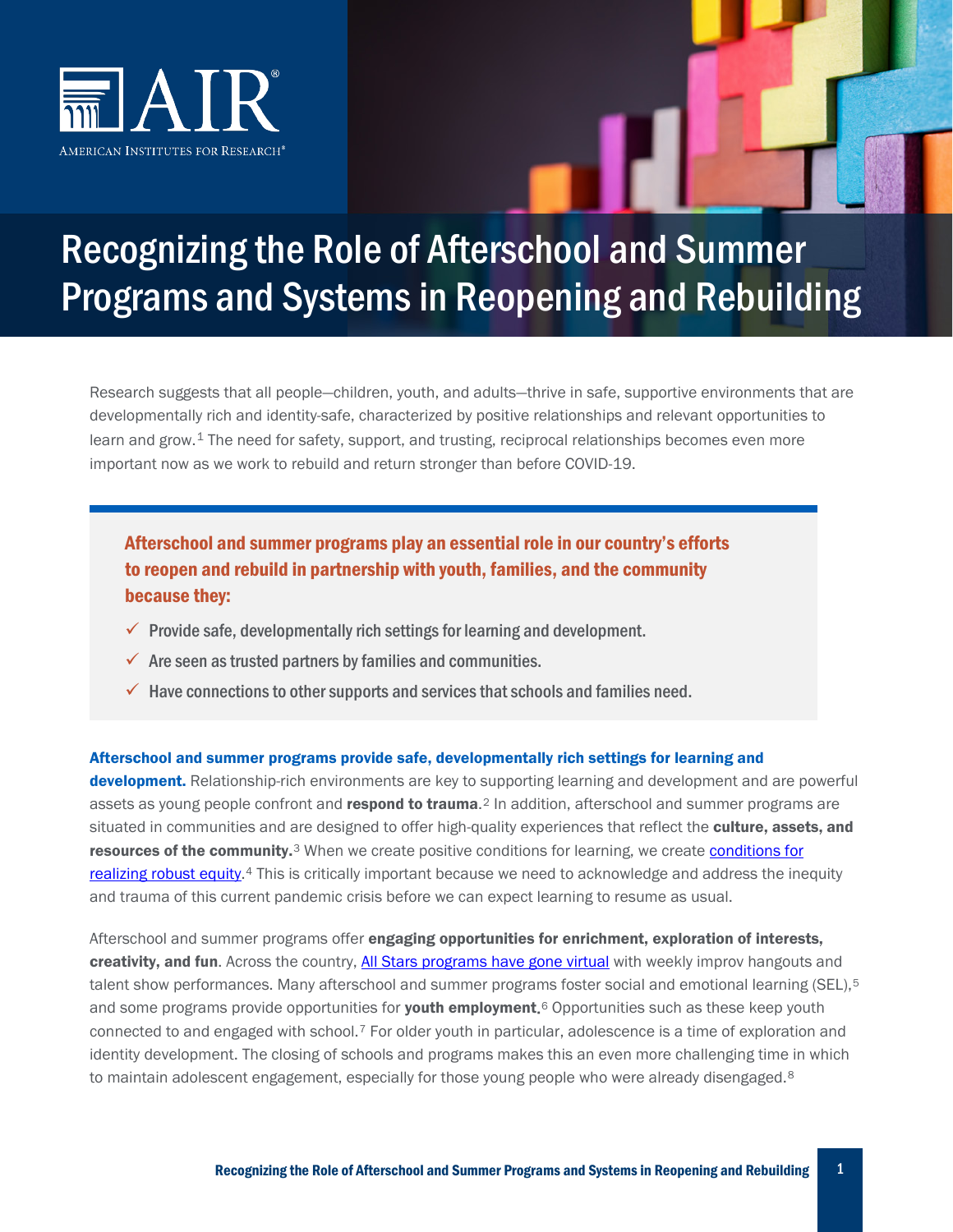## Afterschool and summer programs are seen as trusted

partners by families and communities.<sup>9</sup> We have the paramount task of understanding and supporting the wellbeing of children, youth, and their families in the months ahead. The Connecticut Office of Early Childhood set up 26 childcare programs across the state (one program for each hospital in Connecticut) to support the children of essential workers. Because th[e Connecticut After School Network](http://ctafterschoolnetwork.org/updated-covid-19-information-for-after-school-and-child-care-providers/) is was an established partner in communities across the state, the Network was identified to support this effort. As families continue or return to work, schools will likely operate with altered schedules and with spacing constraints. Afterschool and summer programs will continue to offer safe, supportive places for children to grow and develop when they are not in school and while family members are at work.

#### Afterschool and summer programs and systems have connections to other supports and services that schools

and families need. Schools and afterschool and summer programs cannot meet all needs of all children and their families independently. Together, they must create a network of partners to address the primary and mental health, employment, and nutrition needs of children and families. In California, for example, LA Unified School District and LA's

#### HOW ARE YOU DOING?

"The brain is malleable.

A brain under stress is shut down. It can't focus and concentrate, has little working memory, and is easily triggered by emotions.

And the way our brains are wired—it is our emotions that drive our cognitive and learning skills.

It is our emotions that engage us or shut us down.

So today—in the time of COVID-19—we have NO choice.

The path to a calm classroom is a calm brain.

The path to learning is a calm brain.

And the path to both depends on prioritizing activities that build strong relationships, establish predictable and integrated routines and experiences, and develop the skills for resilience."

> — Dr. Pamela Cantor Turnaround for Children

[BEST afterschool programs are now part of the LA City food distribution system](https://www.afterschoolnetwork.org/post/interview-michael-funk-expanded-learning-services-offered-during-covid-19) and the [California AfterSchool](https://www.afterschoolnetwork.org/covid-19)  [Network](https://www.afterschoolnetwork.org/covid-19) partnered with the University of California Davis Center for Regional Change to build an [interactive map](https://arcg.is/0PD94e) that included community programs and their proximity to hospitals and other essential services. Because afterschool and summer programs are often networked in their local communities, they can partner with and provide referrals to local primary and mental health providers and other essential supports.

As we look ahead, the future is unclear; but we know there will be significant changes to summer activities and the start of the new school year in the fall. As schools and community programs reopen, our efforts will be strengthened by partnerships and collaboration.

We must work together to ensure that youth, families, schools, and communities have what they need in terms of basic services (nutrition, primary health, employment services), supports for well-being (mental health services), and engaging academic instruction. Here are strategies that afterschool and summer programs and systems and school leaders can follow immediately and going forward.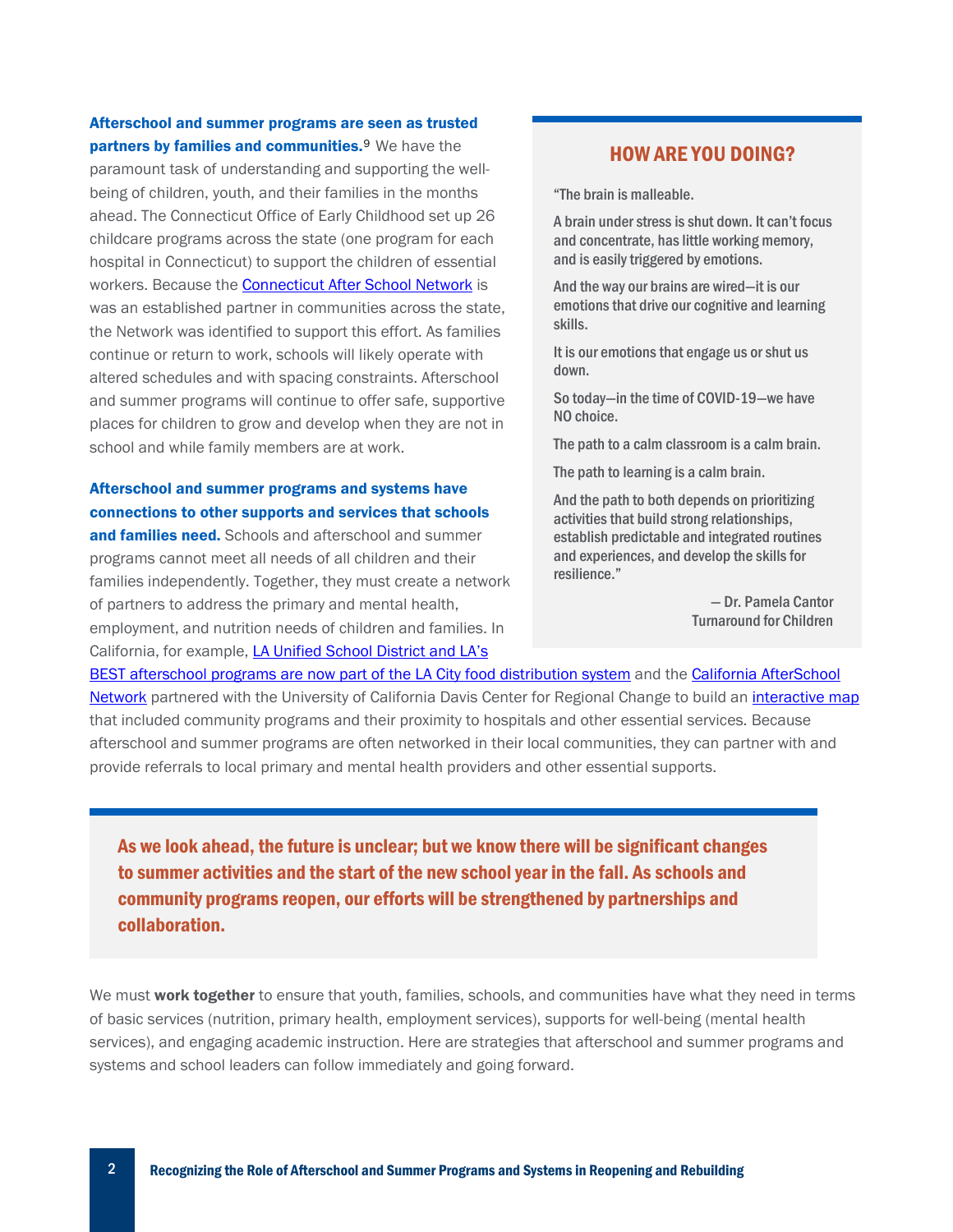#### Afterschool and summer programs and systems can:

- 1. Read the reopening guidance (see the resources from [CCSSO,](https://ccsso.org/blog/ccsso-releases-framework-assist-state-education-leaders-planning-restart-schools) [the Aspen Institute,](https://www.aspeninstitute.org/news/press-release/state-actions-covid-19/) the American Enterprise [Institute,](https://www.aei.org/research-products/report/national-coronavirus-response-a-road-map-to-reopening/) [the American Federation of Teachers,](https://www.aft.org/sites/default/files/covid19_reopen-america-schools.pdf) [Chiefs for Change,](https://chiefsforchange.org/wp-content/uploads/2020/05/CFC-TheReturn_5-13-20.pdf) th[e Collaborative for Academic, Social,](https://casel.org/wp-content/uploads/2020/05/CASEL_Leveraging-SEL-as-You-Prepare-to-Reopen-and-Renew.pdf)  [and Emotional Learning—CASEL,](https://casel.org/wp-content/uploads/2020/05/CASEL_Leveraging-SEL-as-You-Prepare-to-Reopen-and-Renew.pdf) or [our summary of whole child terms used in reopening guidance\)](https://www.air.org/resource/covid-19-and-whole-child-efforts) to identify the ways in which your program or system can become involved. These frameworks emphasize fostering connections, building relationships, creating positive conditions for learning, and SEL—areas in which afterschool and summer programs have demonstrated expertise.<sup>[10](#page-3-9)</sup>
- 2. Make sure you understand whether and how staff fit into your state's definition of the essential worker role and are prepared to use local, state, and federal guidance for reopening programs.<sup>[11](#page-3-10)</sup>
- 3. Double down efforts to [engage families.](https://bealearninghero.org/) Connect with your local PTA or parent group, create new ways to hear from families, and work to amplify their voices.
- 4. Connect with local schools in your area to understand their reopening plans and goals. Work with principals, family liaisons, and [young people](https://mikvachallenge.org/virtualresources/) to understand and meet their needs.
- 5. Forge or [deepen partnerships in your community.](http://nationathope.org/wp-content/uploads/aspen_yd_final_2_web-11.18.pdf) For example, how can you work with primary and mental health providers, local employment offices, and libraries?
- 6. Continue to use established intermediary systems (e.g., th[e National AfterSchool Association,](https://naaweb.org/) [State](http://www.statewideafterschoolnetworks.net/)  [Afterschool Network,](http://www.statewideafterschoolnetworks.net/) [Every Hour Counts](http://www.everyhourcounts.org/) Intermediaries) to engage staff and education professionals in training and other professional learning. These intermediary systems are designed to support adult professional learning on science- and asset-based strategies related to trauma-informed practices and SEL, which could be valuable assets for K-12 educators. Intermediary systems also are connected to other settings in which youth engage (e.g., justice, service, sports).

#### School leaders can:

- 1. Offer community partners (such as afterschool and summer programs) a seat at the table when planning.
- 2. Collaborate with partners to understand youth, family, and community assets, needs, and goals. Create an asset map, conduct a needs assessment, or find other creative ways to ensure that reopening reflects your community's needs.
- 3. Map local community resources (e.g., afterschool and summer programs) for families. Provide access to these resources and work to identify potential barriers to access so you can take steps to remove them whenever possible.
- 4. **Braid funding streams** with community partners to expand the reach of school resources by leveraging time, staff, funding, volunteers, and locations.
- 5. Explore whether and how you can [leverage the federal CARES Act](http://www.afterschoolalliance.org/afterschoolsnack/Implementation-process-begins-for-CARES-Act-education-funds_04-15-2020.cfm) and other pandemic-related funding sources to support partnerships with community-based organizations.

Together with schools and other child- and family-serving systems, we need to collectively determine how children, youth, and families are doing so we can respond accordingly.